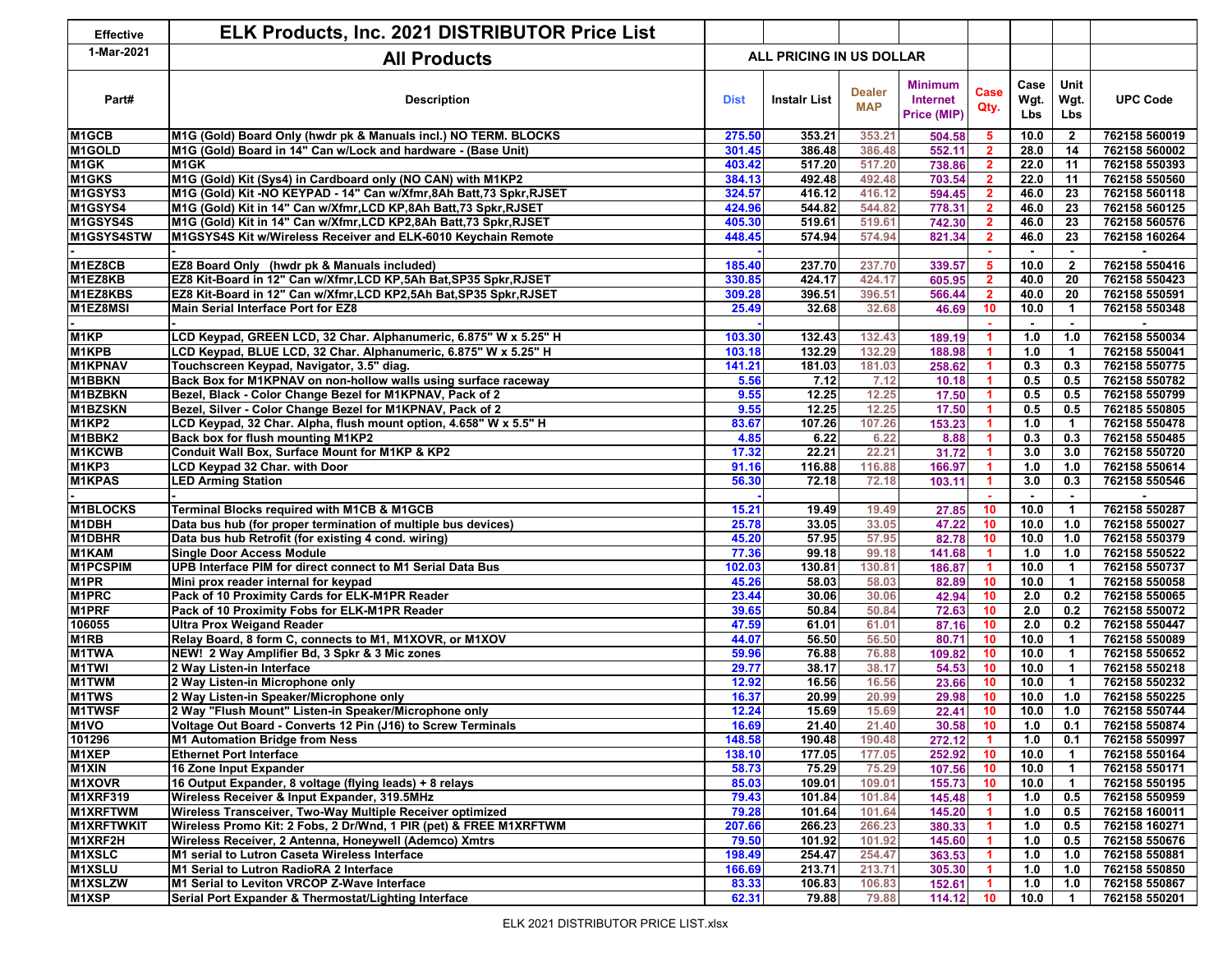| <b>Effective</b>   | ELK Products, Inc. 2021 DISTRIBUTOR Price List                           |                                 |                     |                             |                                           |                      |                          |                                    |                 |
|--------------------|--------------------------------------------------------------------------|---------------------------------|---------------------|-----------------------------|-------------------------------------------|----------------------|--------------------------|------------------------------------|-----------------|
| 1-Mar-2021         | <b>All Products</b>                                                      | <b>ALL PRICING IN US DOLLAR</b> |                     |                             |                                           |                      |                          |                                    |                 |
| Part#              | <b>Description</b>                                                       | <b>Dist</b>                     | <b>Instalr List</b> | <b>Dealer</b><br><b>MAP</b> | <b>Minimum</b><br>Internet<br>Price (MIP) | Case<br>Qty.         | Case<br>Wgt.<br>Lbs      | Unit<br>Wgt.<br>Lbs                | <b>UPC Code</b> |
| M <sub>1</sub> ZTS | Zone Temperature Interface & Sensor -50 to 140 degrees F                 | 44.42                           | 56.95               | 56.95                       | 81.36                                     | 10                   | 10.0                     | $\blacktriangleleft$               | 762158 550317   |
| <b>M1ZTSR</b>      | Zone Temperature Interface & 7' probe, -50 to 140 degrees F              | 62.68                           | 80.36               | 80.36                       | 114.80                                    | 10                   | 10.0                     | $\mathbf{1}$                       | 762158 550324   |
| <b>C1M1LTEA</b>    | ElkCommBd LTE Communicator, Dual Path, AT&T, works with M1               | 239.75                          | 307.37              | 307.37                      | 439.10                                    | 1.                   | 10.0                     | 1.0                                | 762158 550966   |
| <b>C1M1LTEV</b>    | ElkCommBd LTE Communicator, Dual Path, Verizon, works with M1            | 230.19                          | 295.11              | 295.11                      | 421.59                                    | 1                    | 10.0                     | 1.0<br>$\overline{\phantom{a}}$    | 762158 550942   |
| 319DWM             | Wireless Mini Door/Window Mini Sensor 319.5MHz                           | 13.13                           | 16.83               | 16.83                       | 24.05                                     | 1                    | 0.0                      | 0.0                                | 762158 190001   |
| 319DR              | <b>Wireless Door Recessed Sensor 319.5MHz</b>                            | 22.50                           | 28.85               | 28.85                       | 41.21                                     | $\blacktriangleleft$ | 0.0                      | 0.0                                | 762158 190025   |
| 319WS              | Wireless Window & Shock Sensor 319.5MHz                                  | 19.03                           | 24.40               | 24.40                       | 34.85                                     |                      | 0.0                      | 0.0                                | 762158 190032   |
| 319DG              | Wireless Outdoor Door and Gate Sensor 319.5MHz                           | 26.25                           | 33.65               | 33.65                       | 48.08                                     | 1                    | 0.0                      | 0.0                                | 762158 190018   |
| 319KF4             | Wireless Keyfob, 4 Button 319.5MHz                                       | 17.75                           | 22.76               | 22.76                       | 32.51                                     | 1                    | 0.0                      | 0.0                                | 762158 190049   |
| 319KF1             | Wireless Keyfob, 1 Button 319.5MHz                                       | 37.75                           | 48.40               | 48.40                       | 69.14                                     | $\blacktriangleleft$ | 0.0                      | 0.0                                | 762158 190056   |
| 319PB1             | Wireless Panic 1 Button, Belt, Pendant, Wall 319.5MHz                    | 42.06                           | 53.92               | 53.92                       | 77.03                                     | $\blacktriangleleft$ | 0.0                      | 0.0                                | 762158 190063   |
| 319PIRC            | Wireless PIR, Ceiling Mount 319.5MHz                                     | 35.72                           | 45.80               | 45.80                       | 65.43                                     | 1                    | 0.0                      | 0.0                                | 762158 190087   |
|                    |                                                                          |                                 |                     |                             |                                           |                      |                          | $\overline{\phantom{a}}$           |                 |
| <b>319HRR</b>      | Wireless Heat Rate of Rise Sensor 319.5MHz                               | 37.75                           | 48.40               | 48.40                       | 69.14                                     | 1                    | 0.0                      | 0.0                                | 762158 190117   |
| 6010               | Wireless Keychain Remote, Two-Way for M1XRFTW Transceiver                | 30.69                           | 39.35               | 39.35                       | 56.21                                     | 1                    | 1.0                      | $\overline{\phantom{a}}$<br>$.5\,$ | 762158 160103   |
| 6011               | Wireless Single Button Remote, Two-Way for M1XRFTW Transceiver           | 30.14                           | 38.64               | 38.64                       |                                           | 1                    | 1.0                      | $.5\,$                             | 762158 160288   |
|                    | Wireless Slim-line Dr/Wnd Sensor, White, Two-Way for M1XRFTW Transceiver | 30.01                           | 38.47               |                             | 55.20                                     |                      | 1.0                      |                                    | 762158 160202   |
| 6020<br>6020BR     |                                                                          |                                 | 38.47               | 38.47<br>38.47              | 54.96                                     |                      | 1.0                      | $.5\,$                             |                 |
|                    | Wireless Slim-line Dr/Wnd Sensor, Brown, Two-Way for M1XRFTW Transceiver | 30.01                           |                     |                             | 54.96                                     |                      |                          | $.5\,$                             | 762158 160394   |
| 6021               | Wireless Mini Window Sensor, Two-Way for M1XRFTW Transceiver             | 27.86                           | 35.72               | 35.72                       | 51.03                                     |                      | 1.0                      | $.5\,$                             | 762158 160219   |
| 6021BR             | Wireless Mini Window Sensor, Brown, Two-Way for M1XRFTW Transceiver      | 27.86                           | 35.72               | 35.72                       | 51.03                                     | 1                    | 1.0                      | $.5\,$                             | 762158 160431   |
| 6022               | Wireless Universal 3-Zone Dr/Wnd Sensor, Two-Way for M1XRFTW Transceiver | 41.42                           | 53.10               | 53.10                       | 75.86                                     | 1                    | 1.0                      | $.5\,$                             | 762158 160226   |
| 6023               | Wireless Recessed Door Sensor, White - Two-Way for M1XRFTW               | 30.89                           | 39.60               | 39.60                       | 56.58                                     | 1                    | 1.0                      | $.5\,$                             | 762158 160318   |
| 6023BR             | Wireless Recessed Door Sensor, Brown - Two-Way for M1XRFTW               | 30.91                           | 39.63               | 39.63                       | 56.61                                     | $\blacktriangleleft$ | 1.0                      | $.5\,$                             | 762158 160387   |
| 6030               | Wireless PIR Motion Sensor with Security/Convenience Light               | 62.50                           | 80.13               | 80.13                       | 114.47                                    | 1                    | 1.0                      | $.5\,$                             | 762158 160233   |
| 603022             | Deluxe Swivel Mnt. Bracket for ELK-6030 PIRs                             | 4.73                            | 6.06                | 6.06                        | 8.66                                      | 1                    | 1.0                      | $.5\,$                             | 762158 160240   |
| 6030P              | Wireless PET Immune (40 lbs) Motion Sensor w Sec/Conv Light              | 67.22                           | 86.18               | 86.18                       | 123.11                                    | 1                    | 1.0                      | $.5\,$                             | 762158 160257   |
| 6032               | <b>Wireless Outdoor PIR Sensor</b>                                       | 190.81                          | 244.63              | 244.63                      | 349.47                                    | 1                    | 2.0                      | 2.0                                | 762158 160443   |
| 6040               | Wireless Glass Break Detector, Two-Way for M1XRFTW                       | 65.19                           | 83.58               | 83.58                       | 119.40                                    | -1                   | 1.0                      | $.5\,$                             | 762158 160301   |
| 6050               | Wireless Smoke [Out of Production] * Replaced by 6052 *                  | 75.19                           | 96.40               | 96.40                       | 137.71                                    | 1                    | 1.0                      | $.5\,$                             | 762158 160295   |
| 6051               | <b>Wireless Carbon Monoxide Detector</b>                                 | 78.17                           | 100.22              | 100.22                      | 143.17                                    | $\mathbf{0}$         | 0.0                      | 0.0                                | 762158 160455   |
| 6052               | Wireless Smoke Detector, Two-Way, with Sounder & RR Heat                 | 71.55                           | 91.73               | 91.73                       | 131.04                                    | $\mathbf{0}$         | 0.0                      | 0.0                                | 762158 160462   |
| 6053               | <b>Wireless Heat Detector</b>                                            | 65.06                           | 83.41               | 83.41                       | 119.15                                    | $\mathbf{0}$         | 0.0                      | 0.0                                | 762158 160479   |
| <b>SM20</b>        | Replacement Magnet, White, (10 Pack) for 6020 & 6022 Sensors             | 19.65                           | 25.19               | 25.19                       | 35.99                                     | -1                   | 1.0                      | $.5\,$                             | 762158 160356   |
| SM20BR             | Replacement Magnet, Brown, (10 Pack) for 6020 & 6022 Sensors             | 19.65                           | 25.19               | 25.19                       | 35.99                                     | 1                    | 1.0                      | $.5\,$                             | 762158 160400   |
| <b>SM21</b>        | Replacement Magnet, White, (10 Pack) for 6021                            | 14.30                           | 18.34               | 18.34                       | 26.20                                     | 1                    | 1.0                      | .5                                 | 762158 160363   |
| <b>SM21BR</b>      | Replacement Magnet, Brown, (10 Pack) for 6021                            | 14.32                           | 18.36               | 18.36                       | 26.23                                     | 1                    | 1.0                      | $.5\,$                             | 762158 160417   |
| <b>SM23</b>        | Replacement Magnet, White, (10 Pack) for 6023                            | 22.23                           | 28.50               | 28.50                       | 40.71                                     |                      | 1.0                      | $.5\,$                             | 762158 160370   |
| SM23BR             | Replacement Magnet, Brown, (10 Pack) for 6023                            | 22.27                           | 28.56               | 28.56                       | 40.80                                     | -1                   | 1.0                      | $.5\,$                             | 762158 160424   |
|                    |                                                                          |                                 |                     |                             |                                           |                      | $\overline{\phantom{a}}$ | $\blacksquare$                     |                 |
| <b>IP232</b>       | Ethernet to RS232 Serial Bridge                                          | 102.38                          | 131.25              | 131.25                      | 187.50                                    | $\blacktriangleleft$ | 1.0                      | .7                                 | 762158 550645   |
| <b>UB12</b>        | Utility Box 12" x 12" x 3.5" for EZ8, Power Supplies, etc                | 25.18                           | 32.28               | 32.28                       | 46.12                                     | 4                    | 26.0                     | 6.5                                | 762158 550430   |
| <b>USB232</b>      | Serial cable to convert USB to RS232                                     | 23.12                           | 29.65               | 29.65                       | 42.35                                     |                      | 10.0                     | $\overline{1}$                     | 762158 550270   |
| <b>USBCM</b>       | USB Cable, Type A to Type B "Mini"                                       | 8.71                            | 11.17               | 11.17                       | 15.95                                     | 10                   | 10.0                     | 1.0                                | 762158 550911   |
| W119               | Dual Battery Hookup Wires for Elk Controls, 2 pair, 24", Fused @ 5A      | 8.63                            | 11.06               | 11.06                       | 15.80                                     |                      | $.5\,$                   | $.5\,$                             | 762158 551192   |
| <b>WA003</b>       | Remote Cell Antenna, RG58U x 6M, with magetic base                       | 8.69                            | 11.15               | 11.15                       | 15.92                                     | 1                    | 1.0                      | 1.0                                | 762158 550928   |
| <b>WA005</b>       | Cell Ant Extender Cable, RG58U x 7m, SMA Male to SMA Female              | 10.30                           | 13.20               | 13.20                       | 18.86                                     | 10                   | 2.0                      | 0.2                                | 762158 550935   |
| <b>W018B</b>       | Cable Assembly, 4 wire plug-in ribbon                                    | 2.34                            | 3.00                | 3.00                        | 4.29                                      | 10                   | 2.0                      | 0.2                                | 762158 550669   |
| <b>W035A</b>       | Cable to connect external prox to M1KP & NX wireless to M1               | 2.19                            | 2.81                | 2.81                        | 4.01                                      | 10                   | 2.0                      | 0.2                                | 762158 550294   |
| <b>W039A</b>       | Cable to connect external prox to M1KP2                                  | 2.19                            | 2.81                | 2.81                        | 4.01                                      | 10                   | 2.0                      | 0.2                                | 762158 550515   |
| <b>W040A</b>       | Cable assembly DB9 PIN SERIAL RIBBON                                     | 5.24                            | 6.72                | 6.72                        | 9.60                                      | 10                   | 2.0                      | 0.2                                | 762158 550607   |
| <b>W047A</b>       | Replacement Cable and hardware pack for M1KPNAV                          | 5.52                            | 7.08                | 7.08                        | 10.11                                     | 10                   | 2.0                      | 0.2                                | 762158 550812   |
| <b>W056A</b>       | DC Power Cord w/2.1mm Barrel Connector - 60"                             | 1.94                            | 2.48                | 2.48                        | 3.55                                      | 10                   | 5.0                      | $.5\,$                             | 762158 550836   |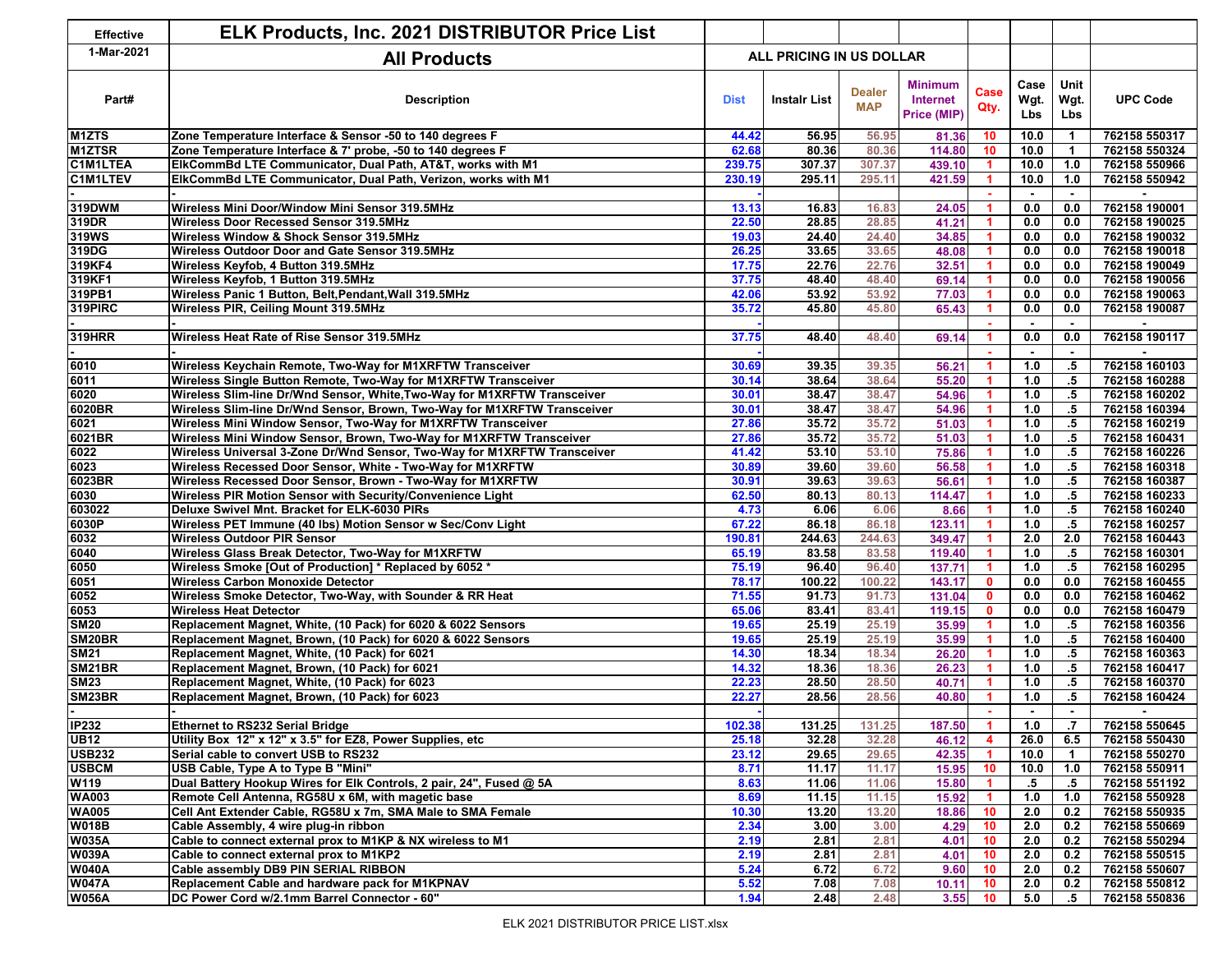| <b>Effective</b>    | <b>ELK Products, Inc. 2021 DISTRIBUTOR Price List</b>                                                          |                          |                |                             |                                           |                      |                          |                          |                                |
|---------------------|----------------------------------------------------------------------------------------------------------------|--------------------------|----------------|-----------------------------|-------------------------------------------|----------------------|--------------------------|--------------------------|--------------------------------|
| 1-Mar-2021          | <b>All Products</b>                                                                                            | ALL PRICING IN US DOLLAR |                |                             |                                           |                      |                          |                          |                                |
| Part#               | <b>Description</b>                                                                                             | <b>Dist</b>              | Instalr List   | <b>Dealer</b><br><b>MAP</b> | <b>Minimum</b><br>Internet<br>Price (MIP) | Case<br>Qty.         | Case<br>Wgt.<br>Lbs      | Unit<br>Wgt.<br>Lbs      | <b>UPC Code</b>                |
| <b>ELR22</b>        | Resistors, End Of Line, 2.2K Ohm, Pack of 100                                                                  | 6.33                     | 8.12           | 8.12                        | 11.60                                     | 10                   | 5.0                      | .5                       | 7621580800221                  |
|                     |                                                                                                                |                          |                |                             |                                           |                      | $\overline{\phantom{a}}$ | $\blacksquare$           |                                |
| <b>SWB14</b>        | Structured Wiring Box; 14.25" square x 3.5" w/door & camlock                                                   | 27.53                    | 35.29          | 35.29                       | 50.42                                     | $\blacktriangleleft$ | 42.0                     | 10.5                     | 762158 800146                  |
| SWFD14              | Flush mount door for SWB14                                                                                     | 20.78                    | 26.64          | 26.64                       | 38.06                                     | 1                    | 5.0                      | 5                        | 762158 800160                  |
| <b>SWB28</b>        | Structured Wiring Box 28" x 14.25" x 4.5" w/door & camlock                                                     | 67.81                    | 86.93          | 86.93                       | 124.19                                    | $\overline{2}$       | 42.0                     | $\overline{21}$          | 762158 800153                  |
| SWFD28              | Replacement Door for SWB28, complete with camlock                                                              | 29.21                    | 37.44          | 37.44                       | 53.49                                     | -1                   | 9.0                      | 9.0                      | 762158 800184                  |
| SWD1                | Structured Wiring Donut Grommets, for 1.25" wire entry (2pk)                                                   | 2.38                     | 3.05           | 3.05                        | 4.36                                      | 10<br>10             | 10.0                     | $\overline{\mathbf{1}}$  | 762158 800122<br>762158 800061 |
| <b>SWG</b><br>SWNS1 | <b>Structured Wiring Circuit Board Glides (2pk)</b><br>Structured Wiring; Stand-offs for Circuit boards (10pk) | 2.38<br>3.77             | 3.05<br>4.83   | 3.05<br>4.83                | 4.36<br>6.90                              | 10 <sup>1</sup>      | 5.0<br>10.0              | $.5\,$<br>$\overline{1}$ | 762158 800115                  |
| <b>SWNSL</b>        | Structured Wiring; Snap Lock rivets/plungers (10pk)                                                            | 6.12                     | 7.84           | 7.84                        | 11.20                                     | 10 <sub>1</sub>      | 10.0                     | $\overline{1}$           | 762158 800139                  |
| <b>SWP</b>          | DISCONTINUED - Replaced by SWP4 Structured Wiring Multipurpose Adapter Plate                                   | 5.92                     | 7.59           | 7.59                        | 10.85                                     | 10                   | $5.0$                    | $.5\,$                   | 762158 800078                  |
| SWP3                | Multipurpose Adapter Plate, 3" w/plastic standoffs                                                             | 6.62                     | 8.49           | 8.49                        | 12.12                                     | 10                   | 10.0                     | $\mathbf{1}$             | 762158 810077                  |
| SWP4                | Multipurpose Adapter Plate, 4" w/plastic standoffs                                                             | 6.88                     | 8.82           | 8.82                        | 12.60                                     | 10                   | 10.0                     | $\overline{1}$           | 762158 800085                  |
| <b>SWR</b>          | SW Universal Mounting Rail - not req'd in SWB/SWB14 (2pk)                                                      | 5.37                     | 6.88           | 6.88                        | 9.83                                      | 10                   | 5.0                      | .5                       | 762158 810084                  |
| <b>SWS</b>          | <b>Structured Wiring Battery Shelf</b>                                                                         | 9.48                     | 12.16          | 12.16                       | 17.37                                     | 10                   | 10.0                     | $\mathbf{1}$             | 762158 800092                  |
| <b>TB14</b>         | Tamper Resistant Metal Enclosure for M1 Control, 14" x 14"                                                     | 35.54                    | 45.56          | 45.56                       | 65.09                                     |                      | 14.0                     | 14.0                     | 762158 800191                  |
| <b>CPL</b>          | Cover Plate-Large, White, 7.3" x 6" x 0.125", 5pcs/box                                                         | 19.30                    | 24.74          | 24.74                       | 35.35                                     | 1                    | 2.0                      | 2.0                      | 762158551000                   |
|                     |                                                                                                                |                          |                |                             |                                           |                      | $\blacksquare$           | $\overline{a}$           |                                |
| 44                  | Speaker: 30W/50W                                                                                               | 10.98                    | 14.07          | 14.07                       | 20.10                                     | 10                   | 27.0                     | 2.3                      | 762158 000447                  |
|                     | Siren; Self-Contained, Heavy Duty                                                                              | 18.64                    | 23.89          | 23.89                       | 34.13                                     | 10                   | 27.0                     | 2.4                      | 762158 000454                  |
|                     | Speaker; Interior 20 Watt (Echo™)                                                                              | 8.37                     | 10.73          | 10.73                       | 15.33                                     | 20                   | 22.0                     | 1.0                      | 762158 000706                  |
| $\frac{45}{70}$     | Siren; Interior Self-Contained (Echo™)                                                                         | 11.34                    | 14.54          | 14.54                       | 20.77                                     | 20                   | 22.0                     | $1.1$                    | 762158 000713                  |
| 73                  | Speaker; Compact Interior 20 Watt (Echo™)                                                                      | 6.73                     | 8.63           | 8.63                        | 12.33                                     | 10                   | 11.0                     | 1.0                      | 762158 000737                  |
| 74                  | Siren; Compact Interior Self-Contained (Echo™)                                                                 | 9.15                     | 11.73          | 11.73                       | 16.75                                     | 10                   | 11.0                     | 1.1                      | 762158 000744                  |
| 100                 | Siren Driver; High Performance                                                                                 | 13.61                    | 17.45          | 17.45                       | 24.93                                     | 10                   | 4.0                      | 0.3                      | 762158 001000                  |
| 101                 | Siren Driver, Two-Channel, Single Transistor                                                                   | 6.84                     | 8.77           | 8.77                        | 12.53                                     | 10                   | 4.0                      | 0.3                      | 762158 001017                  |
| 110                 | Voice/Siren Driver w/Temporal Coded Bell                                                                       | 25.51                    | 32.70          | 32.70                       | 46.71                                     | 10                   | 4.0                      | 0.3                      | 762158 001109                  |
| 120                 | Recordable Annunciator; 8 minutes, 4 channels, 3 sounds                                                        | 63.43                    | 81.33          | 81.33                       | 116.18                                    | 10                   | 5.0                      | 0.4                      | 762158 001208                  |
| 124                 | Recordable Annunciator w/enclosure; 8 minutes, 8 Channels                                                      | 91.65                    | 117.49         | 117.49                      | 167.85                                    | 10                   | 5.0                      | 0.4                      | 762158 001246                  |
| 129                 | <b>Computer Interface for Recordables</b>                                                                      | 38.27                    | 49.07          | 49.07                       | 70.09                                     | $\blacktriangleleft$ | 1.0                      | 0.6                      | 762158 001291                  |
| <b>150RT</b>        | Siren; Heavy Duty, Stainless Housing                                                                           | 36.75                    | 47.12          | 47.12                       | 67.31                                     | 10                   | 46.0                     | 4.6                      | 762158 001505                  |
| 1RT                 | Speaker; 30W/50W, Stainless Housing                                                                            | 31.01                    | 39.76          | 39.76                       | 56.80                                     | 10                   | 46.0                     | 4.6                      | 762158 000010                  |
| 800                 | Audio Amplifier, 10 Watt                                                                                       | 30.78                    | 39.46          | 39.46                       | 56.38                                     | 10 <sup>1</sup>      | 4.0                      | 0.4                      | 762158 008009                  |
| 9002                | B Connectors (Plain); Yellow, 500 pcs.                                                                         | 16.44                    | 21.08          | 21.08                       | 30.11                                     | 10 <sup>1</sup>      | 13.0                     | 1.3                      | 762158 090028                  |
| 9022                | B Connectors (Gel); WHITE, 500 pcs.                                                                            | 19.11                    | 24.51          | 24.51                       | 35.01                                     | 10                   | 13.0                     | 1.3                      | 762158 090226                  |
| 912                 | Relay; SPDT, 12V                                                                                               | 4.72                     | 6.05           | 6.05                        | 8.64                                      | 10                   | 2.0                      | 0.2                      | 762158 009129                  |
| 91212               | Relay; SPDT, 12V, (12 pack)                                                                                    | 42.15                    | 54.03          | 54.03                       | 77.19                                     | 10                   | 7.0                      | 0.7                      | 762158 912122                  |
| 912B                | Relay; SPDT, 12/24V, Big terminals                                                                             | 5.72<br>25.25            | 7.33           | 7.33                        | 10.48                                     | 10                   | 2.0                      | 0.2                      | 762158 109126                  |
| 912B6<br>9200       | Relay; SPDT, 12/24V, Big terminals, (6 pack)<br>HD Automation Relay, DPDT, 30A contacts, 110VAC input          | 54.38                    | 32.37<br>69.72 | 32.37<br>69.72              | 46.24                                     | 10<br>5              | 4.0<br>39.0              | 0.4<br>7.8               | 762158 609121<br>762158 092008 |
| 924                 | Relay; Sensitive 1mA trigger, DPDT, 12/24V                                                                     | 7.47                     | 9.58           | 9.58                        | 99.60<br>13.68                            | 10 <sup>°</sup>      | 2.0                      | 0.2                      | 762158 009242                  |
| 9244                | Relay; Sensitive 1 mA trigger, DPDT, 12/24V, (4 pack)                                                          | 26.86                    | 34.43          | 34.43                       | 49.19                                     | 10                   | 5.0                      | 0.5                      | 762158 092442                  |
| 930                 | Doorbell & Telephone Ring Detector                                                                             | 35.50                    | 45.51          | 45.51                       | 65.01                                     | 10                   | 10.0                     | 1.0                      | 762158 009303                  |
| 941                 | Alarm Output Director; Separates single output to 2                                                            | 19.82                    | 25.42          | 25.42                       | 36.31                                     | 10                   | 3.0                      | 0.3                      | 762158 009419                  |
| 950                 | Surge Suppressor; Telephone & AC                                                                               | 16.36                    | 20.97          | 20.97                       | 29.96                                     | 10                   | 4.0                      | 0.4                      | 762158 009501                  |
| 951                 | <b>Surge Suppressor; Single Telephone</b>                                                                      | 16.18                    | 20.74          | 20.74                       | 29.63                                     | 10                   | 5.0                      | 0.4                      | 762158 009518                  |
| 952                 | In-Line Telco Surge Suppressor for Security Controls                                                           | 12.59                    | 16.14          | 16.14                       | 23.05                                     | 10                   | 4.0                      | 0.4                      | 762158 009525                  |
| 955                 | Surge Suppressor; Dual Telephone                                                                               | 23.21                    | 29.75          | 29.75                       | 42.51                                     | 10                   | 5.0                      | 0.5                      | 762158 009556                  |
| 960                 | Delay Timer Relay, 12/24V, 1 Sec. - 60 Min.                                                                    | 15.67                    | 20.09          | 20.09                       | 28.70                                     | 10                   | 2.0                      | 0.2                      | 762158 009600                  |
| 964B20              | Master Power Switch (20 pack)                                                                                  | 185.55                   | 237.89         | 237.89                      | 339.84                                    | 20                   | 3.0                      | 0.3                      | 762158 009648                  |
| 965                 | Low Battery Cutoff & Mst Power Switch                                                                          | 11.70                    | 15.00          | 15.00                       | 21.43                                     | 10                   | 2.0                      | 0.2                      | 762158 009655                  |
| 965B20              | Low Battery Cutoff & Mst Power Switch (20 pack)                                                                | 198.69                   | 254.73         | 254.73                      | 363.89                                    | 20                   | 40.0                     | 0.2                      | 762158 109652                  |
| 998                 | Alarm Decals; Qty. 100                                                                                         | 30.50                    | 39.10          | 39.10                       | 55.85                                     | 10                   | 5.0                      | 0.5                      | 762158 009983                  |
| 99805               | Alarm Decals; Qty. 5                                                                                           | 5.76                     | 7.39           | 7.39                        | 10.55                                     | 10                   | 1.0                      | .05                      | 762158 209987                  |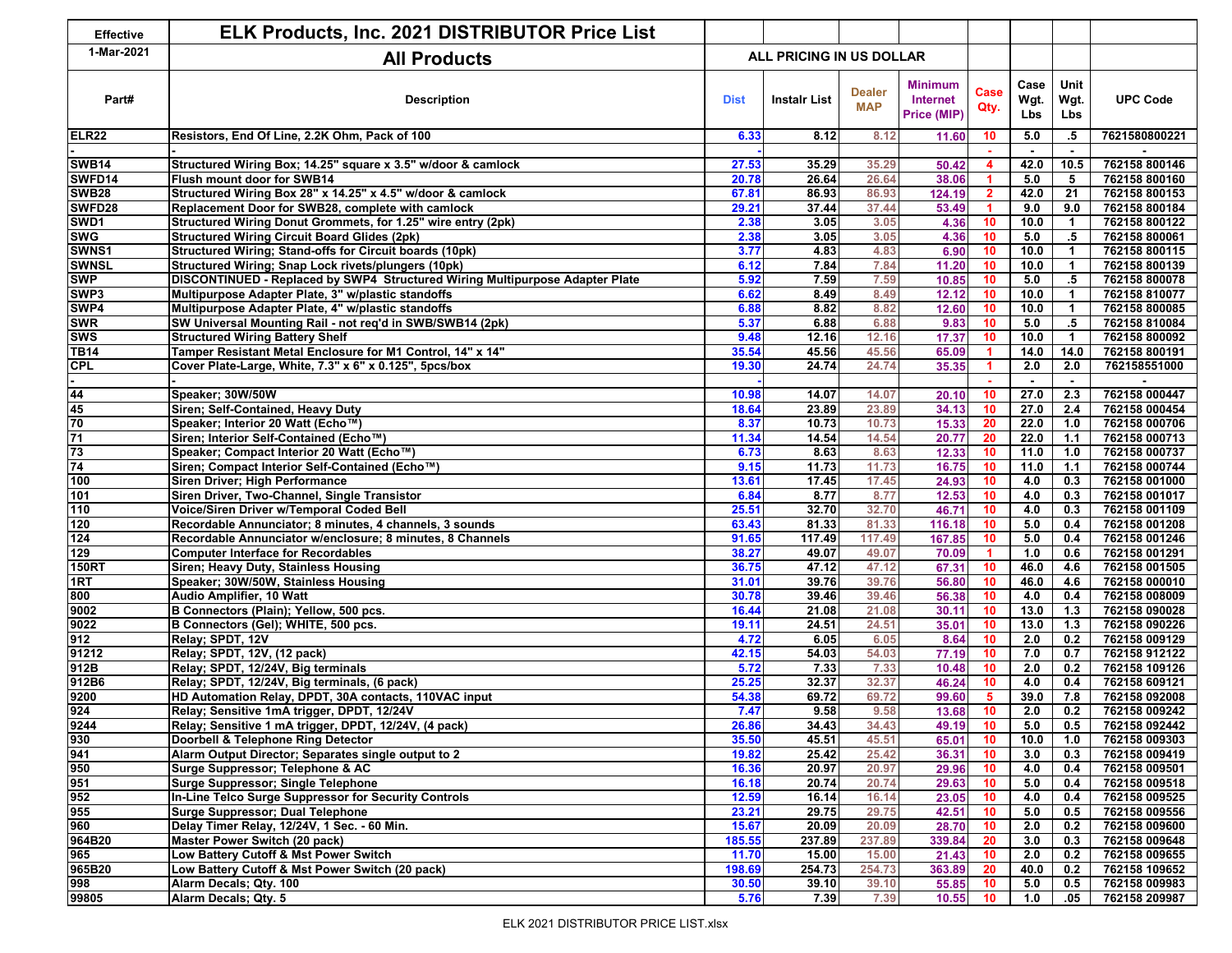| <b>Effective</b>                   | <b>ELK Products, Inc. 2021 DISTRIBUTOR Price List</b>                        |                          |                  |                             |                                           |                      |                            |                                          |                                |
|------------------------------------|------------------------------------------------------------------------------|--------------------------|------------------|-----------------------------|-------------------------------------------|----------------------|----------------------------|------------------------------------------|--------------------------------|
| 1-Mar-2021                         | <b>All Products</b>                                                          | ALL PRICING IN US DOLLAR |                  |                             |                                           |                      |                            |                                          |                                |
| Part#                              | <b>Description</b>                                                           | <b>Dist</b>              | Instalr List     | <b>Dealer</b><br><b>MAP</b> | <b>Minimum</b><br>Internet<br>Price (MIP) | Case<br>Qty.         | Case<br>Wgt.<br><b>Lbs</b> | Unit<br>Wgt.<br>Lbs                      | <b>UPC Code</b>                |
| 999                                | Double Side Foam Tape: .25" thick 130 pieces                                 | 5.97                     | 7.65             | 7.65                        | 10.93                                     | 10                   | 3.0                        | 0.2                                      | 762158 009990                  |
| 999A                               | Double Side Foam Tape; Assorted Thicknesses 156 pcs                          | 6.48                     | 8.31             | 8.31                        | 11.87                                     | 10                   | 3.0                        | 0.2                                      | 762158 010002                  |
| <b>BLT</b>                         | <b>Battery Life Tester; 12Volt</b>                                           | 110.00                   | 141.02           | 141.02                      | 201.46                                    | $\blacktriangleleft$ | 2.0                        | 2.0                                      | 762158 800023                  |
| <b>BLTLABELS</b>                   | Pk of 100 Self-adhesive test data labels for BLT                             | 9.92                     | 12.72            | 12.72                       | 18.17                                     | 1                    | 1.0                        | $\mathbf{1}$<br>$\overline{\phantom{a}}$ | 762158 800108                  |
| <b>MB485</b>                       | RS485 to RS232 Converter (Required for MM programming)                       | 34.03                    | 43.63            | 43.63                       | 62.33                                     | 1                    | 1.0                        | 0.4                                      | 762158 504853                  |
| <b>MM220</b>                       | Controller; 2 Input, 2 Output, Programmable                                  | 29.69                    | 38.06            | 38.06                       | 54.38                                     | 10 <sub>1</sub>      | 4.0                        | 0.4                                      | 762158 502200                  |
| P112                               | PwrSupply Bd in Can; 1A@12VDC w/TRG1640 transformer                          | 46.26                    | 59.31            | 59.31                       | 84.73                                     | 1.                   | 10.0                       | 10                                       | 762158 001123                  |
| <b>P112K</b>                       | P112 packed with a 12V, 5Ah Battery                                          | 55.90                    | 71.67            | 71.67                       | 102.38                                    | 1                    | 15.0                       | 15                                       | 762158 101120                  |
| P1215                              | PwrSupply & Charger Bd Kit 1.5A @12VDC                                       | 32.06                    | 41.10            | 41.10                       | 58.71                                     | 84                   | 34.0                       | 0.4                                      | 762158 014185                  |
| P1215K                             | PwrSupply & Charger Bd Kit w/ 5Ah Battery                                    | 41.22                    | 52.85            | 52.85                       | 75.50                                     | 84                   | 34.0                       | 0.4                                      | 762158 014192                  |
| P1216                              | PwrSupply; 1.5A, 12VDC Wall Plug-in                                          | 16.63                    | 21.32            | 21.32                       | 30.46                                     | 84                   | 34.0                       | 0.4                                      | 762158 012167                  |
| P124                               | PwrSupply Bd in Can; .8A@24VDC w/TRG2440 transformer                         | 46.07                    | 59.06            | 59.06                       | 84.38                                     |                      | 10.0                       | 10                                       | 762158 101243                  |
| <b>P124K</b>                       | P124 packed with Two 12V, 5 Ah Batteries                                     | 65.84                    | 84.41            | 84.41                       | 120.59                                    |                      | 15.0                       | 15                                       | 762158 201240                  |
| P1417                              |                                                                              | 16.67                    | 21.37            | 21.37                       |                                           | 84                   | 34.0                       | 0.4                                      | 762158 014178                  |
| P212S                              | PwrSupply; 1.7A, 14VDC Wall Plug-in                                          | 85.87                    |                  |                             | 30.52                                     |                      |                            | 2.0                                      | 762158 102127                  |
| P412                               | Supervised PwrSupply Bd; 2A @ 12VDC, for M1 or standalone use                | 115.06                   | 110.09<br>147.51 | 110.09<br>147.51            | 157.27                                    | 1<br>1               | 2.0<br>10.0                | 10                                       | 762158 104121                  |
|                                    | PwrSupply in Can; 4A@12VDC w/Plug-in Power Cord                              |                          | 16.74            |                             | 210.73                                    | 10                   | 4.0                        |                                          | 762158 006241                  |
| P624                               | PwrSupply Bd; 1.2 Amp max, 6, 12, 24V                                        | 13.06                    |                  | 16.74                       | 23.92                                     |                      |                            | 0.4                                      |                                |
| PB <sub>1</sub><br>PD <sub>9</sub> | Project Box; 43/8" x 61/2" x 2<br>Power Distribution to 9 Devices (250mA ea) | 5.92                     | 7.60             | 7.60                        | 10.85                                     | 20<br>20             | 8.0<br>10.0                | 0.4                                      | 762158 110016<br>762158 000096 |
|                                    |                                                                              | 24.88                    | 31.90            | 31.90                       | 45.57                                     |                      |                            | 0.5                                      |                                |
| <b>PD9HC</b>                       | High Current Power Distribution to 9 Devices (400mA ea)                      | 24.88                    | 31.90            | 31.90                       | 45.57                                     | 20                   | 10.0                       | 0.5                                      | 762158 300097                  |
|                                    |                                                                              |                          |                  |                             |                                           |                      |                            |                                          |                                |
| <b>RJSET</b>                       | <b>RJ Block &amp; Cord</b>                                                   | 2.78                     | 3.56             | 3.56                        | 5.09                                      | 150                  | 30.0                       | 0.2                                      | 762158 800177                  |
| SL <sub>1</sub> A                  | <b>Strobe Light, Amber</b>                                                   | 15.51                    | 19.88            | 19.88                       | 28.40                                     | 10                   | 5.0                        | 0.5                                      | 762158 910029                  |
| SL <sub>1</sub> B                  | <b>Strobe Light, Blue</b>                                                    | 15.49                    | 19.86            | 19.86                       | 28.37                                     | 10                   | 5.0                        | 0.5                                      | 762158 910036                  |
| SL <sub>1C</sub>                   | <b>Strobe Light, Clear</b>                                                   | 15.49                    | 19.85            | 19.85                       | 28.36                                     | 10                   | 5.0                        | 0.5                                      | 762158 910012                  |
| SL <sub>1R</sub>                   | <b>Strobe Light, Red</b>                                                     | 15.60                    | 20.00            | 20.00                       | 28.57                                     | 10                   | 5.0                        | 0.5                                      | 762158 910043                  |
| WK <sub>1</sub>                    | Wall Mount Kit for Strobe Light                                              | 4.58                     | 5.87             | 5.87                        | 8.39                                      | 10                   | 4.0                        | 0.3                                      | 762158 910050                  |
| WSV <sub>2</sub>                   | 1" Water Shutoff Valve w/manual override, 12Vdc Motor                        | 272.35                   | 349.17           | 349.17                      | 498.81                                    | $\blacktriangleleft$ | 7.0                        | 6.7                                      | 762158 550843                  |
|                                    |                                                                              |                          |                  |                             |                                           |                      |                            |                                          |                                |
| M120                               | Siren; Mini-Horn                                                             | 5.69                     | 7.29             | 7.29                        | 10.41                                     | 40                   | 40.0                       | 1.0                                      | 762158 101205                  |
| SP <sub>12F</sub>                  | Speaker; Flush mount, 12W, 32 Ohm                                            | 4.37                     | 5.60             | 5.60                        | 8.00                                      | 60                   | 27.0                       | .45                                      | 762158 000126                  |
| <b>SP15</b>                        | Speaker; 15w Horn                                                            | 4.59                     | 5.88             | 5.88                        | 8.41                                      | 24                   | 30.0                       | $1.2$                                    | 762158 000157                  |
| <b>SP30</b>                        | Speaker; 30w Horn                                                            | 8.49                     | 10.89            | 10.89                       | 15.55                                     | 12                   | 36.0                       | 3.0                                      | 762158 000300                  |
| <b>SP35</b>                        | Speaker; 20w Indoor Surface Mt, 4"                                           | 4.03                     | 5.17             | 5.17                        | 7.38                                      | 40                   | 40.0                       | 1.0                                      | 762158 000355                  |
| <b>SP40</b>                        | Speaker; 40w Horn                                                            | 13.36                    | 17.13            | 17.13                       | 24.47                                     | 8                    | 32.0                       | 4.0                                      | 762158 000409                  |
| <b>SS15</b>                        | Siren; 15w Horn                                                              | 6.13                     | 7.86             | 7.86                        | 11.23                                     | 24                   | 32.0                       | 1.3                                      | 762158 100154                  |
| <b>SS30</b>                        | Siren; 30w Horn                                                              | 9.72                     | 12.46            | 12.46                       | 17.80                                     | 12                   | 36.0                       | 3.0                                      | 762158 100307                  |
| <b>SS36</b>                        | Siren; Indoor Surface Mt., 4"                                                | 6.22                     | 7.98             | 7.98                        | 11.39                                     | 40                   | 40.0                       | 1.0                                      | 762158 000362                  |
|                                    |                                                                              |                          |                  |                             |                                           | $\sim$               |                            | $\sim$                                   |                                |
| 0613                               | Battery; Lead Acid 6V-1.3Ah                                                  | 6.62                     | 8.49             | 8.49                        | 12.13                                     | 40                   | 29.0                       | 1.0                                      | 762158 006135                  |
| 0650                               | Battery; Lead Acid 6V-5.0Ah                                                  | 5.91                     | 7.58             | 7.58                        | 10.83                                     | 20                   | 40.0                       | 2.0                                      | 762158 006401                  |
| 0675                               | Battery; Lead Acid 6V-7.5Ah                                                  | 8.67                     | 11.12            | 11.12                       | 15.88                                     | 14                   | 43.0                       | 4.0                                      | 762158 006708                  |
| 06120                              | Battery; Lead Acid 6V-12.0Ah                                                 | 13.90                    | 17.82            | 17.82                       | 25.45                                     | 10                   | 50.0                       | 5.0                                      | 762158 061202                  |
| 12120                              | Battery; Lead Acid 12V-12.0Ah                                                | 22.26                    | 28.54            | 28.54                       | 40.77                                     | 4                    | 40.0                       | 10.0                                     | 762158 121005                  |
| 1213                               | Battery; Lead Acid 12V-1.3Ah                                                 | 8.23                     | 10.56            | 10.56                       | 15.08                                     | 20                   | 40.0                       | 2.0                                      | 762158 012129                  |
| 12180                              | Battery: Lead Acid 12V-18.0Ah                                                | 30.02                    | 38.49            | 38.49                       | 54.99                                     | 3                    | 42.0                       | 14.0                                     | 762158 121708                  |
| 12260                              | Battery; Lead Acid 12V-26.0Ah                                                | 50.88                    | 65.23            | 65.23                       | 93.19                                     | -1                   | 21.0                       | 21.0                                     | 762158 122507                  |
| 1233                               | Battery; Lead Acid 12V-3.3Ah                                                 | 13.28                    | 17.03            | 17.03                       | 24.33                                     | 10                   | 31.0                       | 4.0                                      | 762158 012334                  |
| 1250                               | Battery; Lead Acid 12V-5.0Ah                                                 | 8.97                     | 11.50            | 11.50                       | 16.43                                     | 5                    | 19.0                       | 4.0                                      | 762158 012402                  |
| 1280                               | Battery; Lead Acid 12V-8.0Ah                                                 | 12.89                    | 16.53            | 16.53                       | 23.61                                     | 4                    | 22.0                       | 5.5                                      | 762158 012709                  |
| LB14250                            | Lihium Battery, 2-Pack, 3.6V Axial (CR14250)                                 | $\sim$<br>7.68           | 9.85             | 9.85                        | 14.07                                     | $\blacktriangleleft$ | 0.5                        | $\overline{\phantom{a}}$<br>0.5          | 762158 160349                  |
|                                    |                                                                              | $\sim$                   |                  |                             |                                           |                      |                            |                                          |                                |
|                                    |                                                                              |                          |                  |                             |                                           |                      |                            |                                          |                                |